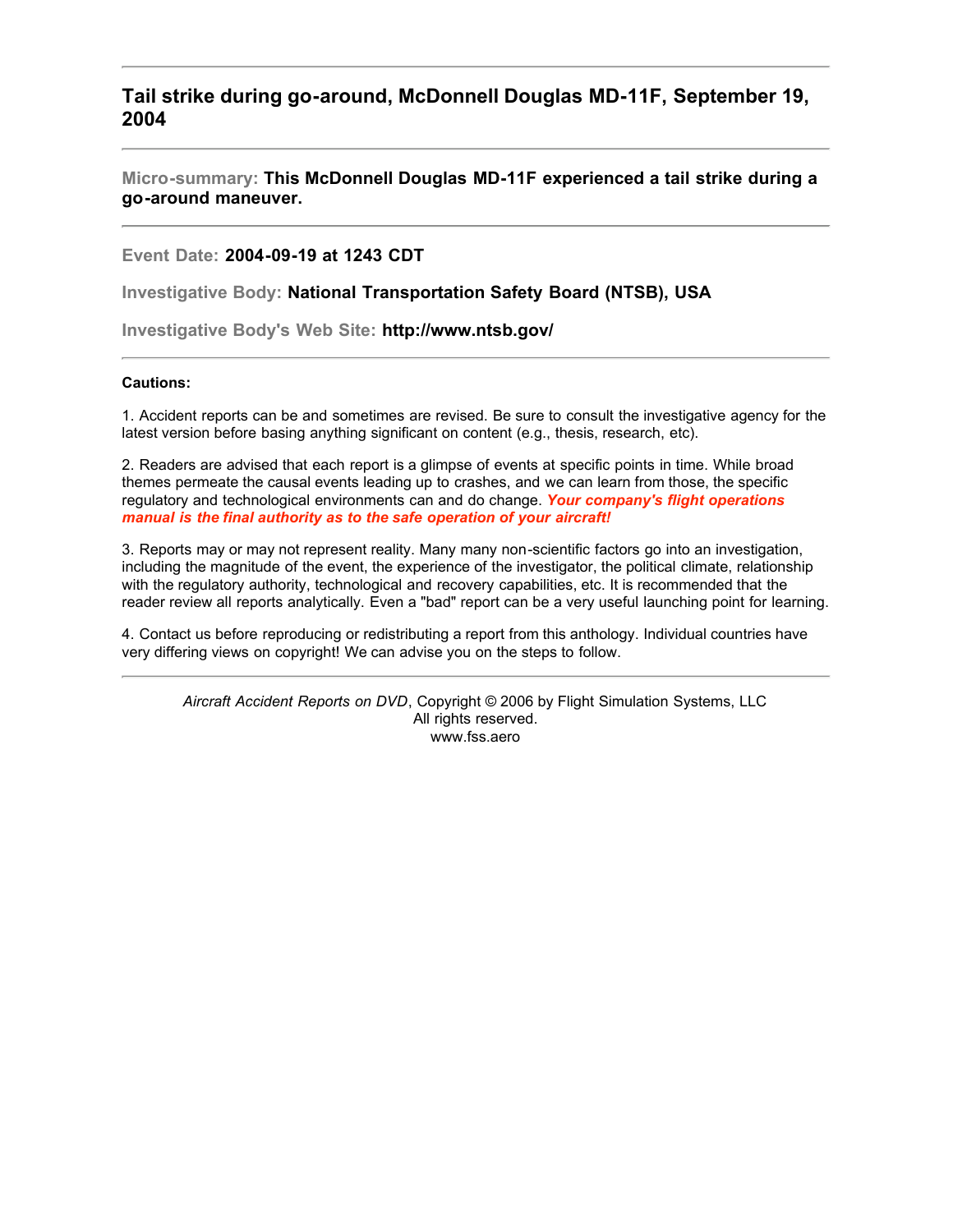| <b>National Transportation Safety Board</b>                                                                                                                                                                                                                                                                                                                                                                                                                                                                                                                                                                                                                                                                                                                                                                                                                                                                                                                                                                                                                                                                                                                                                                                                                                                                                                                                                                                                                                                                                                          |           |  | NTSB ID: DCA04MA082               |                                  | Aircraft Registration Number: N601FE |  |                  |  |  |
|------------------------------------------------------------------------------------------------------------------------------------------------------------------------------------------------------------------------------------------------------------------------------------------------------------------------------------------------------------------------------------------------------------------------------------------------------------------------------------------------------------------------------------------------------------------------------------------------------------------------------------------------------------------------------------------------------------------------------------------------------------------------------------------------------------------------------------------------------------------------------------------------------------------------------------------------------------------------------------------------------------------------------------------------------------------------------------------------------------------------------------------------------------------------------------------------------------------------------------------------------------------------------------------------------------------------------------------------------------------------------------------------------------------------------------------------------------------------------------------------------------------------------------------------------|-----------|--|-----------------------------------|----------------------------------|--------------------------------------|--|------------------|--|--|
| <b>FACTUAL REPORT</b>                                                                                                                                                                                                                                                                                                                                                                                                                                                                                                                                                                                                                                                                                                                                                                                                                                                                                                                                                                                                                                                                                                                                                                                                                                                                                                                                                                                                                                                                                                                                |           |  | Occurrence Date: 09/19/2004       |                                  | Most Critical Injury: None           |  |                  |  |  |
| <b>ÁVIATIQÑ</b>                                                                                                                                                                                                                                                                                                                                                                                                                                                                                                                                                                                                                                                                                                                                                                                                                                                                                                                                                                                                                                                                                                                                                                                                                                                                                                                                                                                                                                                                                                                                      |           |  | Occurrence Type: Accident         |                                  | Investigated By: NTSB                |  |                  |  |  |
| Location/Time                                                                                                                                                                                                                                                                                                                                                                                                                                                                                                                                                                                                                                                                                                                                                                                                                                                                                                                                                                                                                                                                                                                                                                                                                                                                                                                                                                                                                                                                                                                                        |           |  |                                   |                                  |                                      |  |                  |  |  |
| <b>Nearest City/Place</b>                                                                                                                                                                                                                                                                                                                                                                                                                                                                                                                                                                                                                                                                                                                                                                                                                                                                                                                                                                                                                                                                                                                                                                                                                                                                                                                                                                                                                                                                                                                            | State     |  | Zip Code                          | Local Time                       | Time Zone                            |  |                  |  |  |
| Memphis                                                                                                                                                                                                                                                                                                                                                                                                                                                                                                                                                                                                                                                                                                                                                                                                                                                                                                                                                                                                                                                                                                                                                                                                                                                                                                                                                                                                                                                                                                                                              | <b>TN</b> |  |                                   | 1243                             | <b>CDT</b>                           |  |                  |  |  |
| Airport Proximity: On Airport                                                                                                                                                                                                                                                                                                                                                                                                                                                                                                                                                                                                                                                                                                                                                                                                                                                                                                                                                                                                                                                                                                                                                                                                                                                                                                                                                                                                                                                                                                                        |           |  | Distance From Landing Facility: 0 |                                  | Direction From Airport:              |  |                  |  |  |
| <b>Aircraft Information Summary</b>                                                                                                                                                                                                                                                                                                                                                                                                                                                                                                                                                                                                                                                                                                                                                                                                                                                                                                                                                                                                                                                                                                                                                                                                                                                                                                                                                                                                                                                                                                                  |           |  |                                   |                                  |                                      |  |                  |  |  |
| <b>Aircraft Manufacturer</b>                                                                                                                                                                                                                                                                                                                                                                                                                                                                                                                                                                                                                                                                                                                                                                                                                                                                                                                                                                                                                                                                                                                                                                                                                                                                                                                                                                                                                                                                                                                         |           |  | Model/Series                      |                                  |                                      |  | Type of Aircraft |  |  |
| Boeing                                                                                                                                                                                                                                                                                                                                                                                                                                                                                                                                                                                                                                                                                                                                                                                                                                                                                                                                                                                                                                                                                                                                                                                                                                                                                                                                                                                                                                                                                                                                               |           |  | <b>MD-11</b>                      |                                  |                                      |  | Airplane         |  |  |
| Sightseeing Flight: No                                                                                                                                                                                                                                                                                                                                                                                                                                                                                                                                                                                                                                                                                                                                                                                                                                                                                                                                                                                                                                                                                                                                                                                                                                                                                                                                                                                                                                                                                                                               |           |  |                                   | Air Medical Transport Flight: No |                                      |  |                  |  |  |
| Narrative                                                                                                                                                                                                                                                                                                                                                                                                                                                                                                                                                                                                                                                                                                                                                                                                                                                                                                                                                                                                                                                                                                                                                                                                                                                                                                                                                                                                                                                                                                                                            |           |  |                                   |                                  |                                      |  |                  |  |  |
| Brief narrative statement of facts, conditions and circumstances pertinent to the accident/incident:<br>HISTORY OF FLIGHT                                                                                                                                                                                                                                                                                                                                                                                                                                                                                                                                                                                                                                                                                                                                                                                                                                                                                                                                                                                                                                                                                                                                                                                                                                                                                                                                                                                                                            |           |  |                                   |                                  |                                      |  |                  |  |  |
| runway 09 at Memphis International Airport (MEM). The crew was executing a Category III autoland<br>Neither of the 2 crewmembers was injured. The airplane sustained<br>procedure for proficiency.<br>substantial damage to the underside of the rear fuselage and the aft pressure bulkhead. Flight 859<br>was operating on an instrument flight rules flight plan under the provisions of 14 Code of Federal<br>Regulations (CFR) Part 121 as a regularly scheduled cargo flight from Oakland, California (OAK) to<br>Visual meteorological conditions prevailed at the time of the accident. Flight 859 departed<br>MEM.<br>OAK at about 0721 Pacific daylight time. According to the flight crew, the flight was uneventful<br>until the landing on runway 9 at MEM.<br>Memphis air traffic control (ATC) provided radar vectors to a 14 to 15 mile final approach to<br>The pilots reported that the approach was stable and nominal. The calculated landing<br>runway 9.<br>the airplane was 370,000 pounds, with a calculated approach speed of 142 knots<br>weight for<br>The captain took over flying responsibility for the airplane at about 300 feet above<br>indicated.<br>and he reported that the autoland system was working normally. Flight Data Recorder<br>the runway,<br>information showed the airplane was at an airspeed of 142 knots, there was less than dot<br>deflection on the glideslope indicator, the flaps were set at 50 degrees, and the airplane was at a<br>pitch attitude of about 3 degrees airplane nose up. |           |  |                                   |                                  |                                      |  |                  |  |  |
| The captain said everything appeared normal when the airplane entered the flare maneuver. Prior to<br>touchdown, the airplane drifted slightly right of the centerline, touching down about 20 feet to<br>the right of centerline. The captain said that the airplane touched down firmly, but not what he<br>would consider a hard landing. After touchdown, he perceived that the airplane pitched further up,<br>instead of pitching down as he expected. He applied forward pressure to the control column to<br>bring the nose down, the sink rate rapidly increased and there was "a second touchdown." He was<br>concerned that the airplane would begin to porpoise and felt it would be safer to go around.                                                                                                                                                                                                                                                                                                                                                                                                                                                                                                                                                                                                                                                                                                                                                                                                                                 |           |  |                                   |                                  |                                      |  |                  |  |  |
| FDR data indicated that the airplane remained centered on the ILS localizer and glideslope beams<br>during the approach, with the nose pointed to the left of the runway heading in order to compensate<br>for a 10 knot left crosswind. As the airplane yawed to the right to align the nose with the runway<br>heading just prior to touchdown, performance calculations indicate it drifted to the right and<br>touched down about 30 feet to the right of centerline. With the autopilot still engaged, the<br>airplane bounced slightly, eventually reaching a radio altitude of 3 feet; about 3 seconds after<br>the first touchdown. As the airplane ascended through a radio altitude of about 1 foot during the<br>bounce, the autopilot disconnect warning was recorded on the CVR.<br>According to the FDR, following the autopilot disconnect the control column moved aft to 7 degrees,                                                                                                                                                                                                                                                                                                                                                                                                                                                                                                                                                                                                                                                 |           |  |                                   |                                  |                                      |  |                  |  |  |
|                                                                                                                                                                                                                                                                                                                                                                                                                                                                                                                                                                                                                                                                                                                                                                                                                                                                                                                                                                                                                                                                                                                                                                                                                                                                                                                                                                                                                                                                                                                                                      |           |  |                                   |                                  |                                      |  |                  |  |  |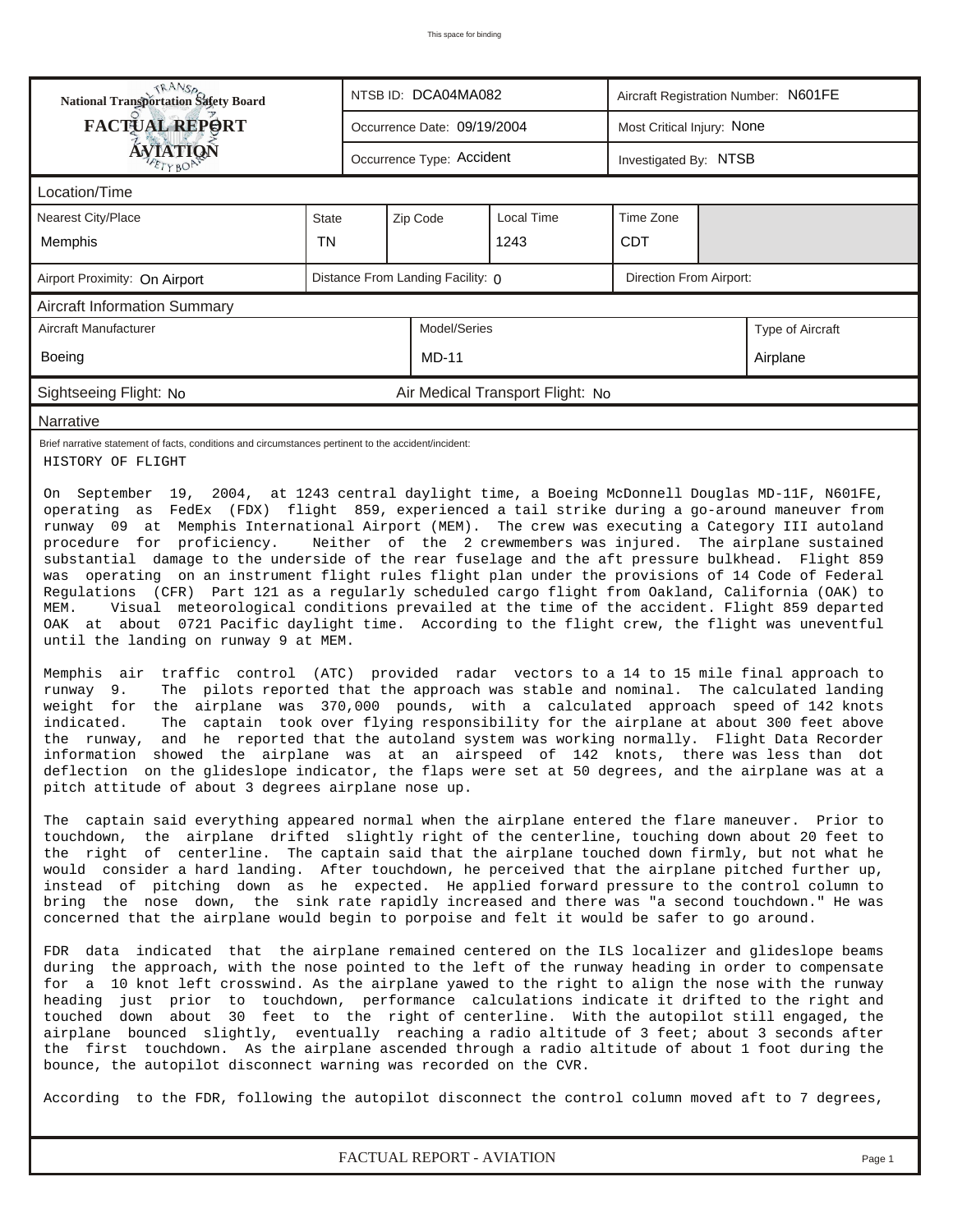| <b>National Transportation Safety Board</b> | NTSB ID: DCA04MA082         |  |
|---------------------------------------------|-----------------------------|--|
| <b>FACTUAL REPORT</b>                       | Occurrence Date: 09/19/2004 |  |
|                                             | Occurrence Type: Accident   |  |
|                                             |                             |  |

while the pitch angle decreased from 7 to 4 degrees before starting to increase. At this time the thrust reversers were "unlocked," indicating flight crew selection of reversers. The airplane touched down for the second time about 4.2 seconds after the first touchdown. The spoilers briefly deployed, in conjunction with aileron movement, then retracted concurrently with the go-around maneuver.

Almost immediately after the second touchdown, the captain called for maximum power and initiated the go-around maneuver. The FDR indicated that the airplane pitched up steadily until reaching a pitch attitude of about 12 degrees, and the speed decayed to 107 knots. The captain said that he applied aft control column pressure to raise the nose; the airplane did not pitch up to this attitude on its own. About seven seconds after the go-around call, the power on all three engines began increasing, and the flaps began retracting from the 50 degree position. The airplane accelerated in the approximately 12 degree nose up attitude until about 15 seconds after the go-around call, when it reached an airspeed of 115 knots and achieved a positive rate of climb. About 3,650 feet of available runway remained. Witnesses reported that the rear fuselage of the airplane scraped the runway for about 3,000 to 4,000 feet and produced a great deal of sparks. The crew then maneuvered the airplane to a landing on runway 36R without further incident.

Boeing documentation states that the airplane's aft body would strike the runway surface at a pitch attitude of about 10 degrees with main gear struts compressed, or about 13 degrees with the main gear struts extended.

INJURIES TO PERSONS

The 2 crewmembers were uninjured.

# DAMAGE TO AIRPLANE

During the tailstrike, three skin sections were abraded over an area of at least 12 feet by 3 feet. A significant portion of the skin was abraded completely away. Five longerons exhibited abrasion damage as well as numerous shear clips and eight aft fuselage frames. The aft drain mast was fractured and the left aft tail cone hinge was damaged. The damaged area extended from the unpressurized portion of the fuselage across the aft pressure bulkhead to a point about 2 feet forward of the bulk cargo door. The T-cap on the pressure bulkhead exhibited some abrasion damage and there was a inch buckle in the bulkhead web above the point of contact. The listed damage was considered substantial under 49 CFR, Part 830.

#### OTHER DAMAGE

None.

# PERSONNEL INFORMATION

 The captain, age 46, was hired by FedEx on July 18, 1988. He held a Federal Aviation Administration (FAA) airline transport pilot (ATP) certificate with a multiengine land rating and a flight engineer certificate for turbojet-powered airplanes. The captain's ATP certificate indicated type ratings in the MD-11 and DC-10 (issued December 20, 2003). According to company records, at the time of the accident he had 6,390 hours total time; with 235 hours in the MD-11, all as Captain. The captain's most recent FAA first-class airman medical certificate was issued on July 23, 2004, with a restriction that the holder must wear corrective lenses. The captain had no history of failures or re-tests for FAA pilot and flight engineer certificates and ratings. He completed an MD-11 proficiency check on June 8, 2004, and completed MD-11 tailstrike awareness training on December 9, 2003

The First Officer, age 43, was hired by FedEx on May 16, 1994. He held an FAA ATP certificate with

*FACTUAL REPORT - AVIATION Page 1a*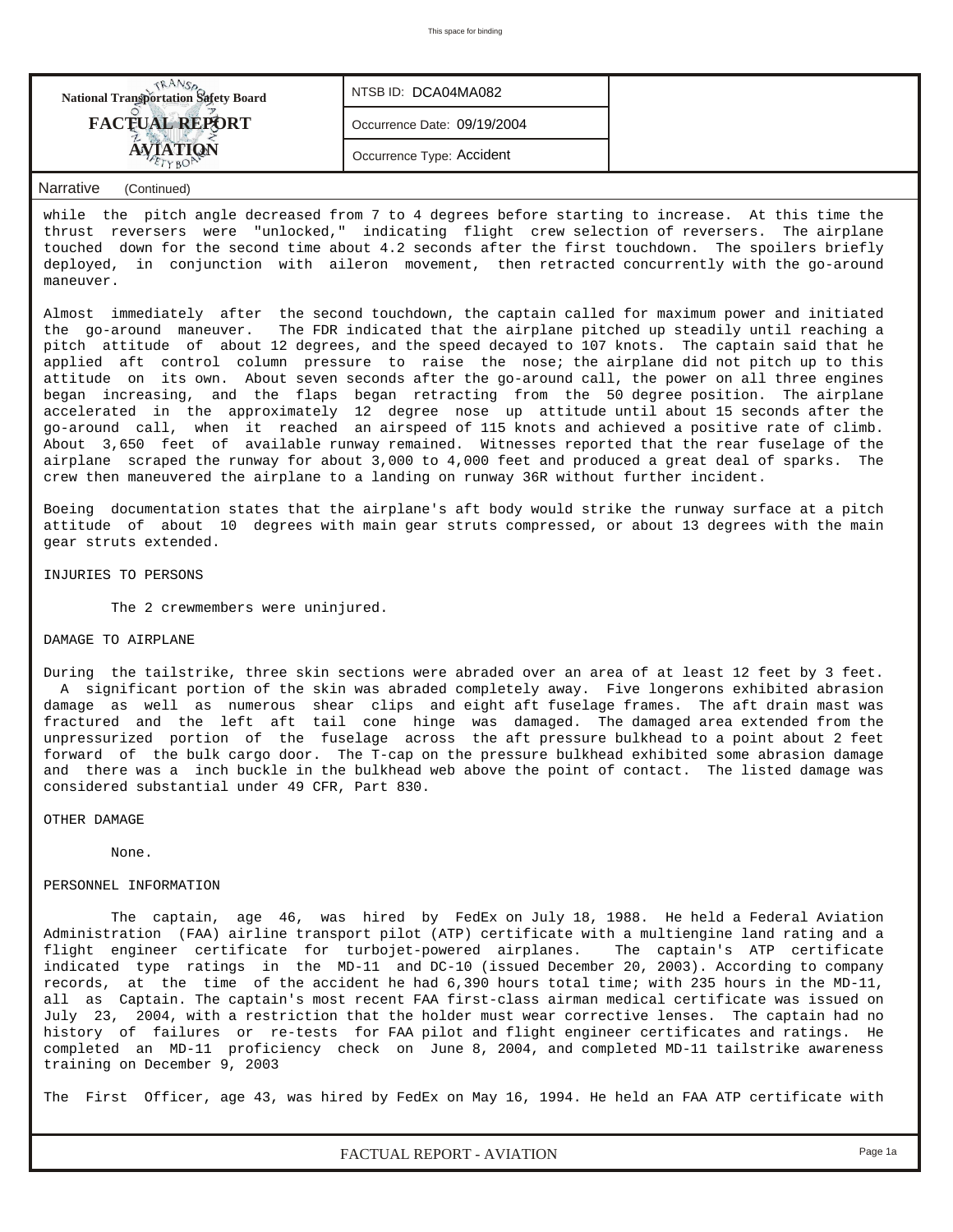| <b>National Transportation Safety Board</b> | NTSB ID: DCA04MA082         |  |
|---------------------------------------------|-----------------------------|--|
| <b>FACTUAL REPORT</b>                       | Occurrence Date: 09/19/2004 |  |
|                                             | Occurrence Type: Accident   |  |

a multiengine land rating and a flight engineer certificate for turbojet-powered airplanes. The First Officer's ATP certificate indicated a type rating in the MD-11 (issued April 18, 2004). According to company records he had 3,723 hours total time, with 133 in the MD-11. The First Officer's most recent FAA first-class airman medical certificate was issued on August 18, 2004, with no restrictions. He completed an MD-11 proficiency check on April 18, 2004, and completed MD-11 tailstrike awareness training on March 26, 2004. A review of FAA records indicated that on May 6, 1994, the first officer was issued a notice of disapproval of application for a Military Competency written test. He subsequently passed the test on July 5, 1994, and was issued a Temporary Airman Certificate for a Commercial Pilot Certificate, Airplane Multiengine Land and Instrument Airplane.

### AIRPLANE INFORMATION

N601FE, an MD-11F, serial number 48401, was the first production MD-11. It was delivered new to Federal Express on June 27, 1991. The airplane had previously been involved in an incident involving a flight control malfunction on approach to Subic Bay, Philippines, on June 16, 2002 (NTSB # DCA02MA042).

### METEOROLOGICAL INFORMATION

 The Memphis aviation surface weather observation taken at 12:53 local time reported winds from 080 degrees magnetic at 10 knots, with 10 miles visibility under clear skies. The temperature was 28 degrees Celsius, and the dewpoint was 6 degrees Celsius. Sea level barometric pressure was 30.17 inches of mercury. The Memphis Automatic Surface Observation Station (ASOS) also recorded a five-minute average wind at 12:40 of 080 degrees at 12 knots, and at 12:45 a wind of 050 at 11 knots. Additionally, the ASOS recorded an instantaneous wind reading at 12:43 of 070 degrees at 9 knots with a gust of 060 degrees at 14 knots.

Performance calculations indicated a crosswind component of approximately 10 knots. According to the Limitations section of the FedEx Express MD-11/MD-10 Flight Manual, the maximum MD-11 crosswind speed component during an Autoland is 15 knots. The manual directs flight crews to adjust approach speed by increasing VREF by a wind additive. The wind additive is the greater of 5 knots, the steady wind in excess of 20 knots, or the reported gust factor. The maximum wind additive is 20 knots.

#### AIDS TO NAVIGATION

Memphis International Airport runway 9 was equipped with an instrument landing system capable of Category I guidance, i.e. to a landing minima of 200 feet above the runway with mile visibility minima an ILS approach. The FedEx MD-11/MD-10 Flight Manual (page 4-4-1-1) states that "an Auto-Land approach can be performed to any runway (CAT I, II, or III) providing it has a minimum TCH [Threshold Crossing Height] of 47 feet. Because of the inconsistencies in ILS beam qualities from one airport to another it becomes imperative that flight crews monitor the Auto-Land system performance on every approach. Approach charts should be reviewed for restrictions i.e., 'Glideslope Unusable Below 100 ft.' In these cases an Auto-Land approach must not be conducted." The Memphis ILS Runway 9 approach chart indicated that the TCH is 55 feet, and there were no pertinent restictions noted.

COMMUNICATIONS

N/A

### AIRPORT INFORMATION

Memphis International Airport is located about 3 miles south of the city of Memphis,

*FACTUAL REPORT - AVIATION Page 1b*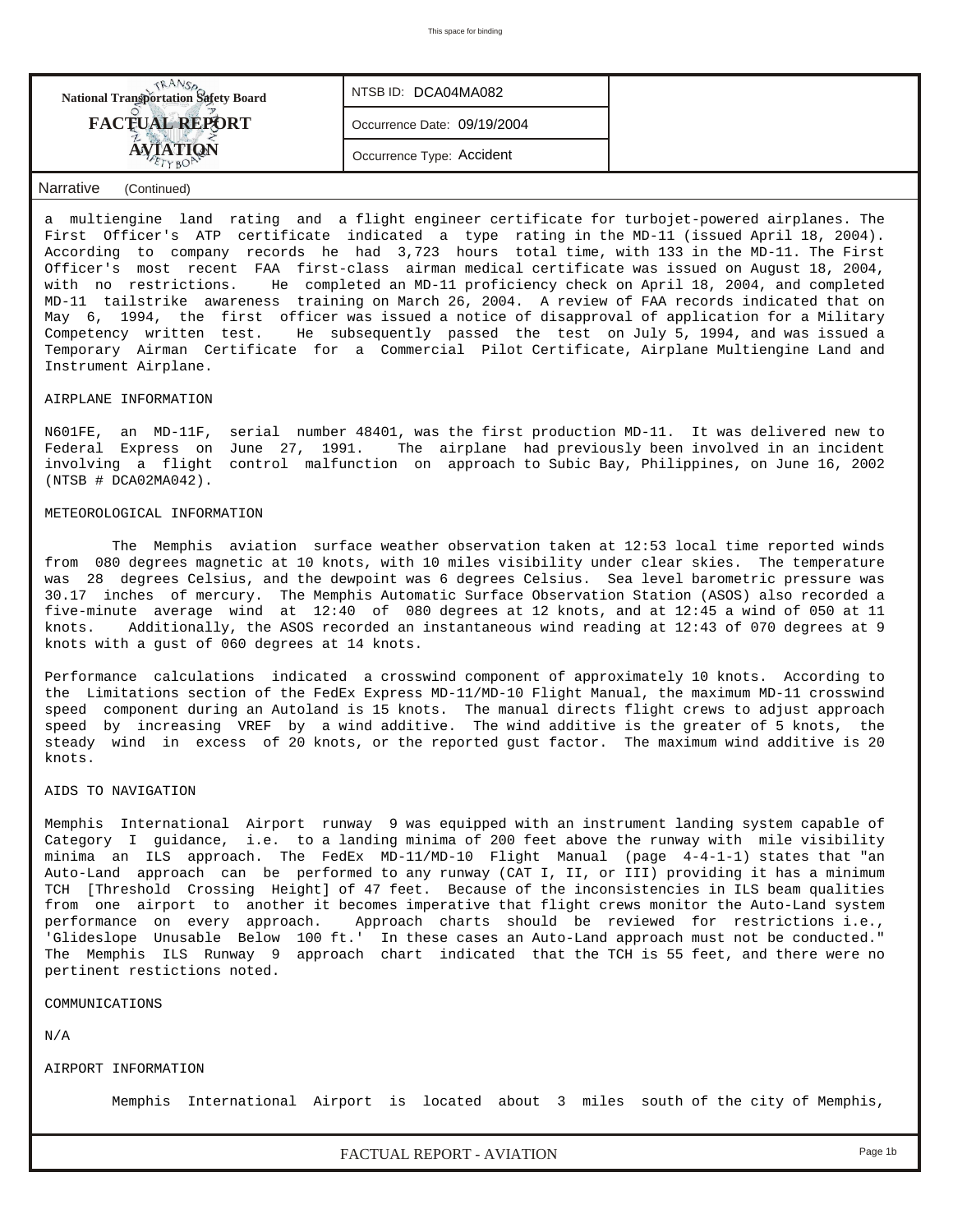| <b>National Transportation Safety Board</b> | NTSB ID: DCA04MA082         |  |
|---------------------------------------------|-----------------------------|--|
| <b>FACTUAL REPORT</b>                       | Occurrence Date: 09/19/2004 |  |
|                                             | Occurrence Type: Accident   |  |

Tennessee. Runway 9 is constructed of grooved asphalt and is 8,946 feet long, and 150 feet wide. The touchdown zone is at 253.2 feet above mean sea level (msl). It is not equipped with a visual approach slope indicator.

### FLIGHT RECORDERS

The airplane was equipped with a Honeywell Model 980-4700 Flight Data Recorder. The recorder was in good condition and the data were extracted normally. For further information see the FDR Specialist's Factual Report.

 The airplane was equipped with a Smith Industries Combined Voice and Flight Data Recorder, (CVR/FDR). The unit contained a two hour digital voice recorder. A CVR group was convened and prepared a transcript of 20 minutes and 2 seconds of the total 2 hour, 8 second recording. The transcript is attached to the CVR Group Factual Report.

WRECKAGE AND IMPACT INFORMATION

N/A

MEDICAL and PATHOLOGICAL INFORMATION

Flight crew toxicological testing was not accomplished.

FIRE DAMAGE

N/A

SURVIVAL ASPECTS

N/A

TESTS AND RESEARCH

 An Aircraft Performance Study was conducted to determine and analyze the motion of the aircraft and the physical forces that produce that motion. This study describes the results of using the flight recorder and radar data in defining, as far as possible, the position of flight 859 relative to the MEM runway 09 threshold throughout the approach, landing, and go-around. The study introduces the aircraft motion data collected during the investigation, describes the methods used to extract additional aircraft motion information from recordings, and presents the results of these calculations. The aircraft performance information described in this Accident Brief is described in detail in the Performance Study.

 After the accident, FedEx maintenance personnel removed the autoland system and conducted bench tests. No pertinent fault codes were found, and the equipment was found to be operating normally.

 An NTSB systems investigator reviewed the MD-11 spoiler logic, and compared the accident go-around to the previous landing and the landing immediately after the go-around recorded on the FDR. The spoilers appeared to operate as designed.

### ORGANIZATIONAL AND MANAGEMENT INFORMATION

 FedEx was incorporated in June 1971 and, in April 1973, began operating 14 corporate-type jet airplanes from the airline's hub at MEM. After the deregulation of the air cargo industry in 1977, FedEx began to expand, acquiring more and larger airplanes (including Boeing 727s and

*FACTUAL REPORT - AVIATION Page 1c*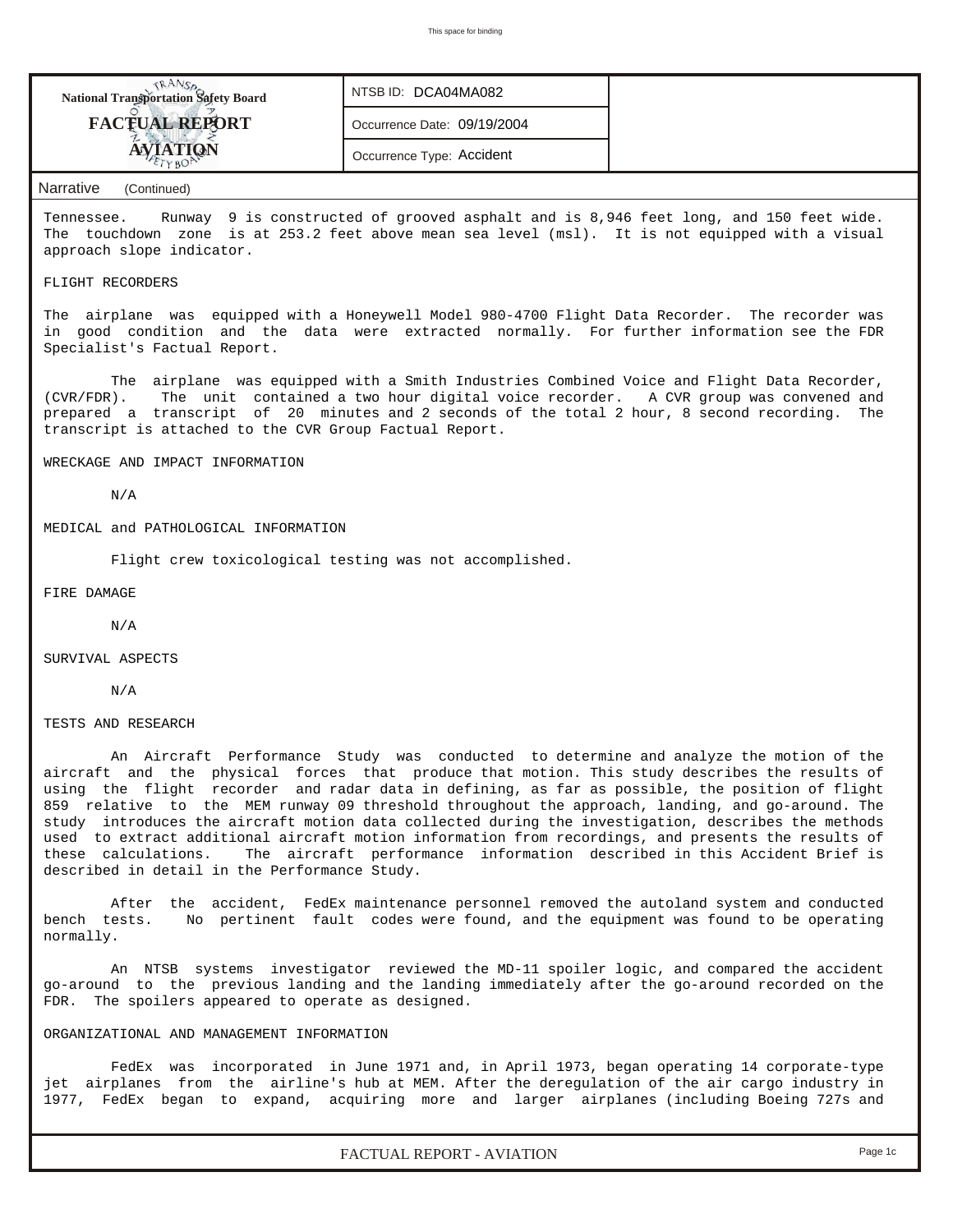| <b>National Transportation Safety Board</b> | NTSB ID: DCA04MA082         |  |
|---------------------------------------------|-----------------------------|--|
| <b>FACTUAL REPORT</b>                       | Occurrence Date: 09/19/2004 |  |
| <b>ETYRO!</b>                               | Occurrence Type: Accident   |  |

McDonnell Douglas DC-10s) and using multiple airports for its operations. In recent years, FedEx has added various models of Boeing, Airbus, Fokker, ATR, and Cessna airplanes to its fleet, including McDonnell Douglas MD-11s/-10s and Airbus A300s and A310s. At the time of the accident, FedEx operated a fleet of 624 airplanes with about 4,200 pilots.

### ADDITIONAL INFORMATION

According to Boeing and FedEx tailstrike awareness training material:

If a high sink rate or low bounce occurs, the PF should establish a 7 pitch attitude and increase thrust until the sink rate has been arrested and/or a normal landing is accomplished. If a high bounce occurs, a low level go-around should be initiated. Low-level go-arounds are dramatically different than normal go-arounds. During low-level go-arounds, main wheel touchdown may be unavoidable. The PF must not exceed 10 of pitch or retract the landing gear until the aircraft is safely airborne with a positive rate of climb.

Additionally, the Fedex Crew Flight Manual states:

After reverse thrust is initiated, a full stop landing must be made. Do not attempt a go-around.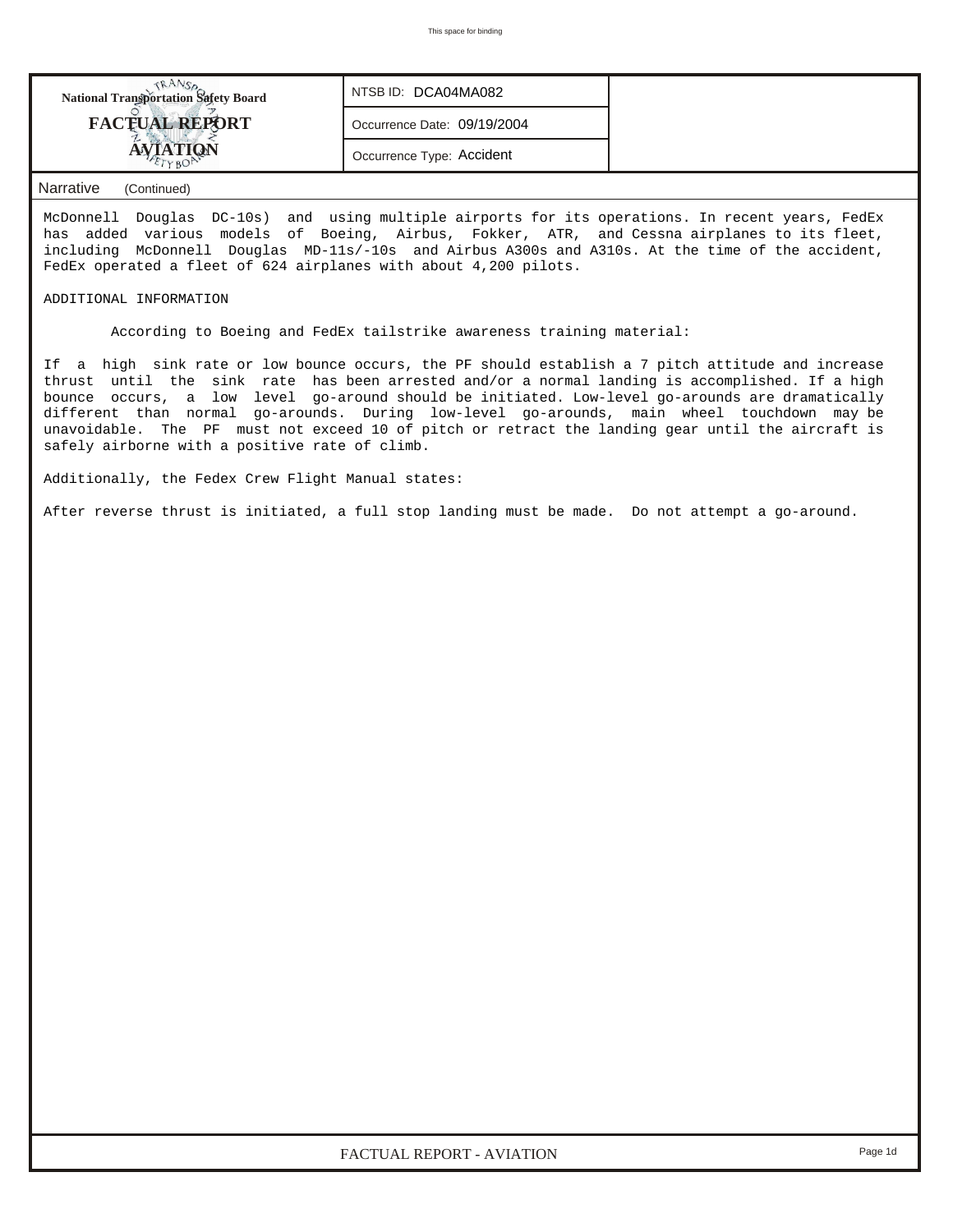| TRANSA<br>National Transportation Safety Board                 |                  | NTSB ID: DCA04MA082         |                                                         |                              |                                            |         |   |                                         |                     |               |                      |                           |
|----------------------------------------------------------------|------------------|-----------------------------|---------------------------------------------------------|------------------------------|--------------------------------------------|---------|---|-----------------------------------------|---------------------|---------------|----------------------|---------------------------|
| FACTUAL REPORT                                                 |                  | Occurrence Date: 09/19/2004 |                                                         |                              |                                            |         |   |                                         |                     |               |                      |                           |
| <b>AVIATION</b>                                                |                  |                             |                                                         |                              | Occurrence Type: Accident                  |         |   |                                         |                     |               |                      |                           |
| Landing Facility/Approach Information                          |                  |                             |                                                         |                              |                                            |         |   |                                         |                     |               |                      |                           |
| <b>Airport Name</b>                                            |                  |                             | Airport ID:                                             |                              | <b>Airport Elevation</b>                   |         |   | Runway Used                             |                     | Runway Length |                      | Runway Width              |
| Memphis International                                          |                  |                             | <b>KMEM</b>                                             |                              |                                            | Ft. MSL | 9 |                                         | 8946                |               | 150                  |                           |
| Runway Surface Type: Asphalt                                   |                  |                             |                                                         |                              |                                            |         |   |                                         |                     |               |                      |                           |
| Runway Surface Condition: Dry                                  |                  |                             |                                                         |                              |                                            |         |   |                                         |                     |               |                      |                           |
| Type Instrument Approach: ILS-complete                         |                  |                             |                                                         |                              |                                            |         |   |                                         |                     |               |                      |                           |
| VFR Approach/Landing: None                                     |                  |                             |                                                         |                              |                                            |         |   |                                         |                     |               |                      |                           |
| Aircraft Information                                           |                  |                             |                                                         |                              |                                            |         |   |                                         |                     |               |                      |                           |
| Aircraft Manufacturer<br>Boeing                                |                  |                             |                                                         | Model/Series<br><b>MD-11</b> |                                            |         |   |                                         |                     | 48401         | <b>Serial Number</b> |                           |
| Airworthiness Certificate(s): Transport                        |                  |                             |                                                         |                              |                                            |         |   |                                         |                     |               |                      |                           |
| Landing Gear Type: Retractable - Tricycle                      |                  |                             |                                                         |                              |                                            |         |   |                                         |                     |               |                      |                           |
| Homebuilt Aircraft? No                                         | Number of Seats: |                             |                                                         |                              | Certified Max Gross Wt.                    |         |   | 632000 LBS                              |                     |               | Number of Engines: 3 |                           |
| Engine Type:<br>Turbo Fan                                      |                  |                             | Engine Manufacturer:<br><b>General Electric</b><br>CF-6 |                              |                                            |         |   | Model/Series:                           |                     |               |                      | Rated Power:<br>62000 LBS |
| - Aircraft Inspection Information                              |                  |                             |                                                         |                              |                                            |         |   |                                         |                     |               |                      |                           |
| Type of Last Inspection                                        |                  |                             | Date of Last Inspection<br>Time Since Last Inspection   |                              |                                            |         |   |                                         | Airframe Total Time |               |                      |                           |
| <b>Continuous Airworthiness</b>                                |                  |                             |                                                         |                              |                                            |         |   |                                         |                     | Hours         |                      | Hours                     |
| - Emergency Locator Transmitter (ELT) Information              |                  |                             |                                                         |                              |                                            |         |   |                                         |                     |               |                      |                           |
| ELT Installed? Yes                                             | ELT Operated? No |                             |                                                         |                              |                                            |         |   | ELT Aided in Locating Accident Site? No |                     |               |                      |                           |
| Owner/Operator Information                                     |                  |                             |                                                         |                              |                                            |         |   |                                         |                     |               |                      |                           |
| Registered Aircraft Owner                                      |                  |                             |                                                         |                              | <b>Street Address</b><br>3131 Democrat Ave |         |   |                                         |                     |               |                      |                           |
| FEDERAL EXPRESS CORP                                           |                  |                             | City                                                    |                              |                                            |         |   |                                         |                     | <b>State</b>  | Zip Code             |                           |
|                                                                |                  |                             | <b>TN</b><br>38118<br>Memphis<br><b>Street Address</b>  |                              |                                            |         |   |                                         |                     |               |                      |                           |
| Operator of Aircraft                                           |                  |                             |                                                         |                              |                                            |         |   |                                         |                     |               |                      |                           |
| Same as Reg'd Aircraft Owner                                   |                  |                             | City                                                    |                              |                                            |         |   |                                         | <b>State</b>        | Zip Code      |                      |                           |
| Operator Does Business As:                                     |                  |                             |                                                         |                              |                                            |         |   | Operator Designator Code: FDEA          |                     |               |                      |                           |
| - Type of U.S. Certificate(s) Held:                            |                  |                             |                                                         |                              |                                            |         |   |                                         |                     |               |                      |                           |
| Air Carrier Operating Certificate(s): Flag Carrier/Domestic    |                  |                             |                                                         |                              |                                            |         |   |                                         |                     |               |                      |                           |
| Operating Certificate:<br>Operator Certificate:                |                  |                             |                                                         |                              |                                            |         |   |                                         |                     |               |                      |                           |
| Regulation Flight Conducted Under: Part 121: Air Carrier       |                  |                             |                                                         |                              |                                            |         |   |                                         |                     |               |                      |                           |
| Type of Flight Operation Conducted: Scheduled; Domestic; Cargo |                  |                             |                                                         |                              |                                            |         |   |                                         |                     |               |                      |                           |
| FACTUAL REPORT - AVIATION<br>Page 2                            |                  |                             |                                                         |                              |                                            |         |   |                                         |                     |               |                      |                           |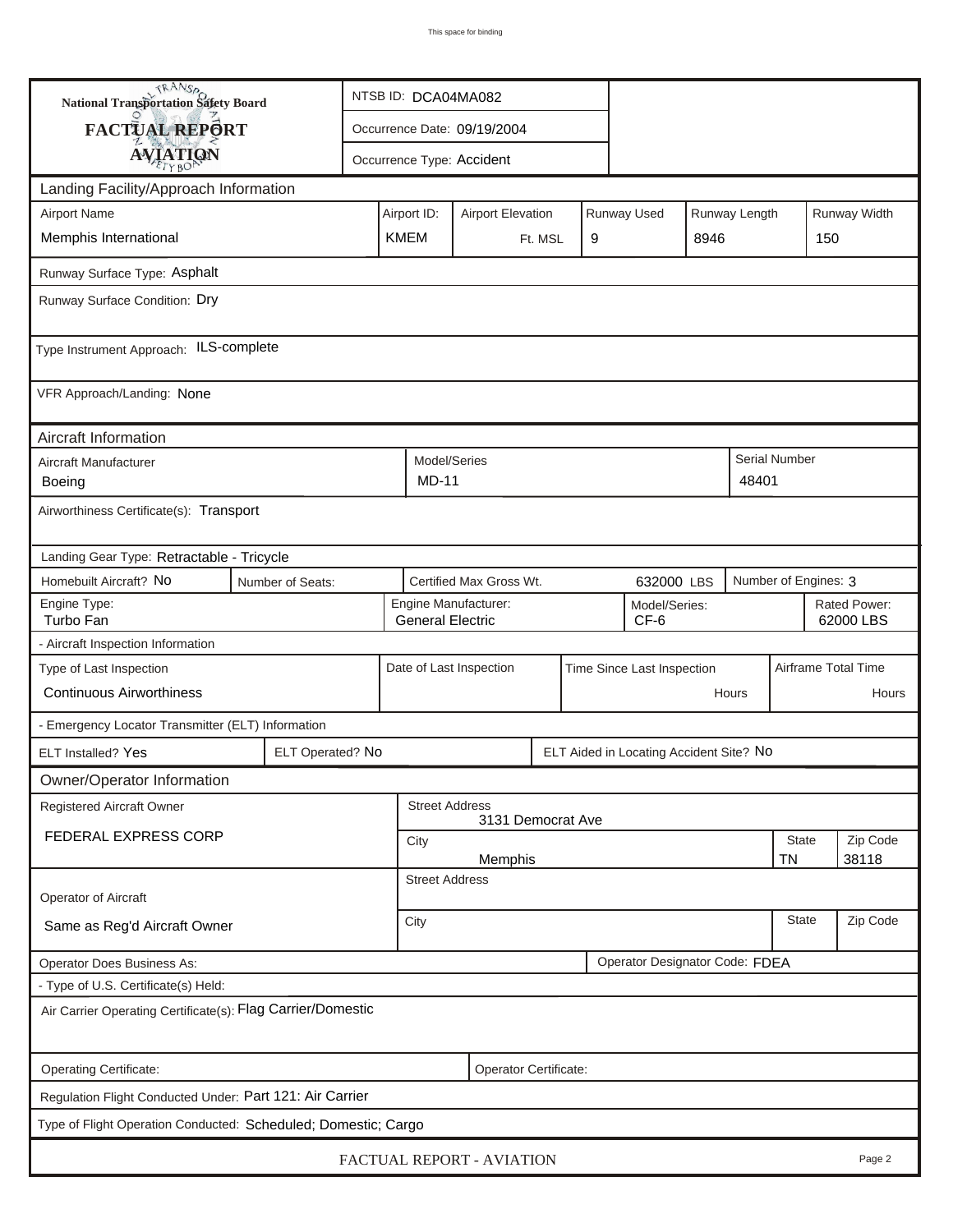| <b>National Transportation Safety Board</b><br>NTSB ID: DCA04MA082                               |                                                         |                   |                        |                                                |                             |      |              |        |                                         |                    |              |                |                                    |                     |
|--------------------------------------------------------------------------------------------------|---------------------------------------------------------|-------------------|------------------------|------------------------------------------------|-----------------------------|------|--------------|--------|-----------------------------------------|--------------------|--------------|----------------|------------------------------------|---------------------|
|                                                                                                  | FACTUAL REPORT                                          |                   |                        |                                                | Occurrence Date: 09/19/2004 |      |              |        |                                         |                    |              |                |                                    |                     |
|                                                                                                  |                                                         |                   |                        |                                                |                             |      |              |        |                                         |                    |              |                |                                    |                     |
|                                                                                                  | <b>AVIATION</b>                                         |                   |                        |                                                | Occurrence Type: Accident   |      |              |        |                                         |                    |              |                |                                    |                     |
|                                                                                                  | <b>First Pilot Information</b>                          |                   |                        |                                                |                             |      |              |        |                                         |                    |              |                |                                    |                     |
| Name                                                                                             |                                                         |                   |                        |                                                |                             | City |              |        |                                         |                    | <b>State</b> |                | Date of Birth                      | Age                 |
| On File                                                                                          |                                                         |                   |                        |                                                |                             |      |              |        |                                         |                    |              |                | 46                                 |                     |
| Principal Profession: Occupational Pilot<br>Seat Occupied: Left<br>Certificate Number:<br>Sex: M |                                                         |                   |                        |                                                |                             |      |              |        |                                         |                    |              |                |                                    |                     |
| Airline Transport; Flight Engineer<br>Certificate(s):                                            |                                                         |                   |                        |                                                |                             |      |              |        |                                         |                    |              |                |                                    |                     |
| Airplane Rating(s):                                                                              |                                                         |                   |                        |                                                |                             |      |              |        |                                         |                    |              |                |                                    |                     |
|                                                                                                  |                                                         | Multi-engine Land |                        |                                                |                             |      |              |        |                                         |                    |              |                |                                    |                     |
|                                                                                                  | Rotorcraft/Glider/LTA:                                  |                   |                        |                                                |                             |      |              |        |                                         |                    |              |                |                                    |                     |
|                                                                                                  | Instrument Rating(s): Airplane                          |                   |                        |                                                |                             |      |              |        |                                         |                    |              |                |                                    |                     |
| Instructor Rating(s):                                                                            |                                                         |                   |                        |                                                |                             |      |              |        |                                         |                    |              |                |                                    |                     |
|                                                                                                  | Type Rating/Endorsement for Accident/Incident Aircraft? |                   |                        |                                                |                             |      |              |        | Current Biennial Flight Review? 06/2004 |                    |              |                |                                    |                     |
|                                                                                                  | Medical Cert.: Class 1                                  |                   |                        | Medical Cert. Status: With Waivers/Limitations |                             |      |              |        |                                         |                    |              |                | Date of Last Medical Exam: 07/2004 |                     |
|                                                                                                  |                                                         |                   |                        |                                                |                             |      |              |        |                                         |                    |              |                |                                    |                     |
| - Flight Time Matrix                                                                             |                                                         | All A/C           | This Make<br>and Model | Airplane<br>Single Engine                      | Airplane<br>Mult-Engine     |      | Night        | Actual | Instrument                              | Simulated          |              | Rotorcraft     | Glider                             | Lighter<br>Than Air |
| <b>Total Time</b>                                                                                |                                                         | 6390              | 235                    |                                                |                             |      |              |        |                                         |                    |              |                |                                    |                     |
|                                                                                                  | Pilot In Command(PIC)                                   |                   |                        |                                                |                             |      |              |        |                                         |                    |              |                |                                    |                     |
| Instructor                                                                                       |                                                         |                   |                        |                                                |                             |      |              |        |                                         |                    |              |                |                                    |                     |
| Last 90 Days                                                                                     |                                                         | 97                |                        |                                                |                             |      |              |        |                                         |                    |              |                |                                    |                     |
| Last 30 Days                                                                                     |                                                         | 45                |                        |                                                |                             |      |              |        |                                         |                    |              |                |                                    |                     |
| Last 24 Hours<br>Seatbelt Used? Yes                                                              |                                                         | 4                 |                        |                                                |                             |      |              |        | Toxicology Performed? No                |                    |              |                | Second Pilot? Yes                  |                     |
|                                                                                                  |                                                         |                   |                        | Shoulder Harness Used? Yes                     |                             |      |              |        |                                         |                    |              |                |                                    |                     |
|                                                                                                  |                                                         |                   |                        |                                                |                             |      |              |        |                                         |                    |              |                |                                    |                     |
|                                                                                                  | Flight Plan/Itinerary                                   |                   |                        |                                                |                             |      |              |        |                                         |                    |              |                |                                    |                     |
| Departure Point                                                                                  | Type of Flight Plan Filed: IFR                          |                   |                        |                                                |                             |      |              |        |                                         |                    |              |                |                                    |                     |
|                                                                                                  |                                                         |                   |                        |                                                |                             |      | <b>State</b> |        |                                         | Airport Identifier |              | Departure Time |                                    | Time Zone           |
| Oakland                                                                                          |                                                         |                   |                        |                                                |                             |      | CA           |        | <b>KOAK</b>                             |                    |              |                |                                    | <b>PDT</b>          |
| Destination                                                                                      |                                                         |                   |                        |                                                |                             |      | <b>State</b> |        |                                         | Airport Identifier |              |                |                                    |                     |
|                                                                                                  | <b>KMEM</b><br>Same as Accident/Incident Location       |                   |                        |                                                |                             |      |              |        |                                         |                    |              |                |                                    |                     |
| Type of Clearance: IFR                                                                           |                                                         |                   |                        |                                                |                             |      |              |        |                                         |                    |              |                |                                    |                     |
| Type of Airspace:                                                                                |                                                         |                   |                        |                                                |                             |      |              |        |                                         |                    |              |                |                                    |                     |
| Weather Information                                                                              |                                                         |                   |                        |                                                |                             |      |              |        |                                         |                    |              |                |                                    |                     |
| Source of Briefing:<br><b>National Weather Service</b>                                           |                                                         |                   |                        |                                                |                             |      |              |        |                                         |                    |              |                |                                    |                     |
| Method of Briefing:                                                                              |                                                         |                   |                        |                                                |                             |      |              |        |                                         |                    |              |                |                                    |                     |
| FACTUAL REPORT - AVIATION<br>Page 3                                                              |                                                         |                   |                        |                                                |                             |      |              |        |                                         |                    |              |                |                                    |                     |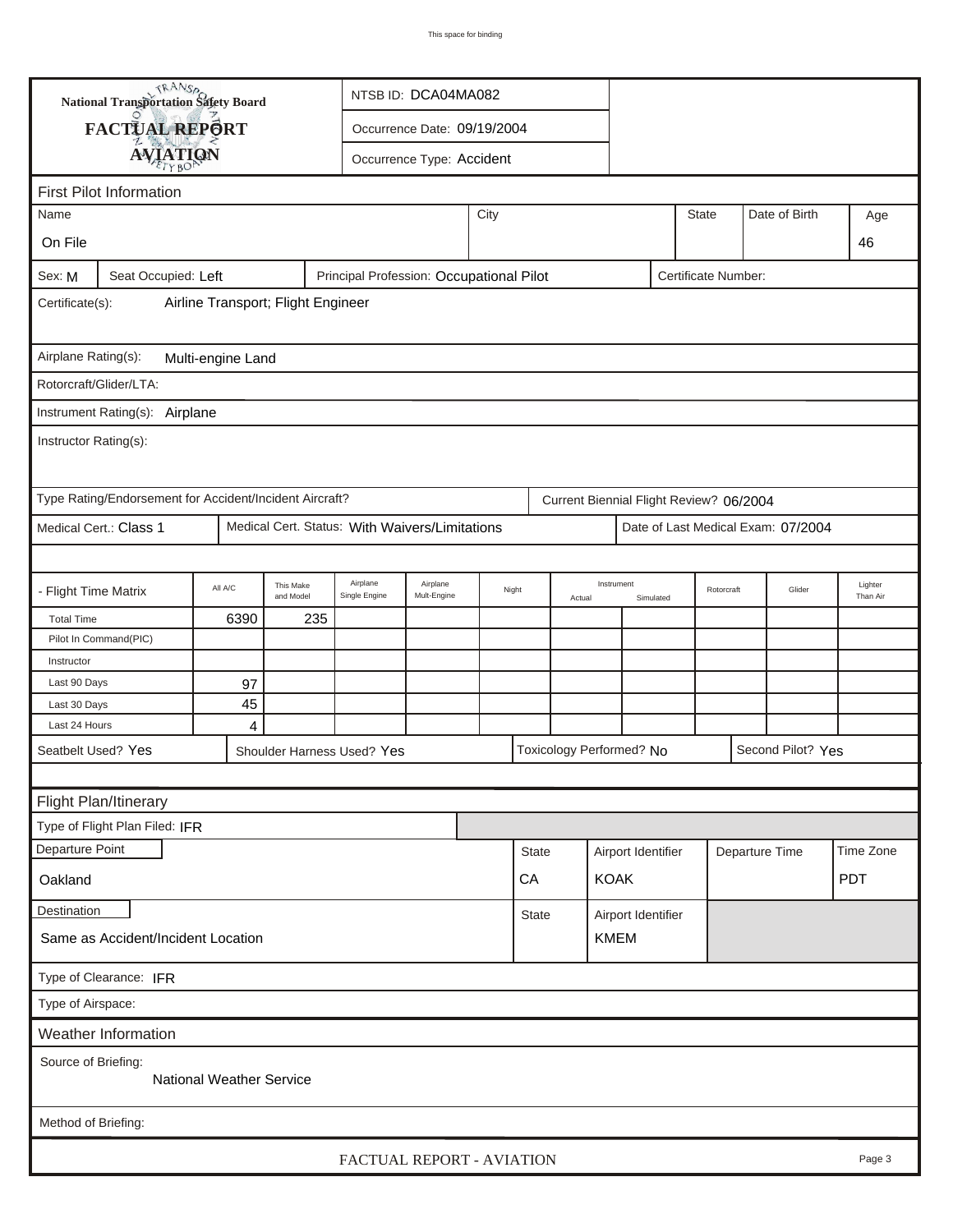| <b>National Transportation Safety Board</b> |                                                              | NTSB ID: DCA04MA082         |                           |           |                    |                                 |    |                                                       |  |                              |             |     |
|---------------------------------------------|--------------------------------------------------------------|-----------------------------|---------------------------|-----------|--------------------|---------------------------------|----|-------------------------------------------------------|--|------------------------------|-------------|-----|
| FACTUAL REPORT                              |                                                              | Occurrence Date: 09/19/2004 |                           |           |                    |                                 |    |                                                       |  |                              |             |     |
|                                             | <b>AVIATION</b>                                              |                             | Occurrence Type: Accident |           |                    |                                 |    |                                                       |  |                              |             |     |
|                                             | Weather Information                                          |                             |                           |           |                    |                                 |    |                                                       |  |                              |             |     |
| WOF ID                                      | <b>Observation Time</b>                                      | Time Zone                   | <b>WOF Elevation</b>      |           |                    | WOF Distance From Accident Site |    |                                                       |  | Direction From Accident Site |             |     |
|                                             |                                                              |                             |                           |           |                    |                                 |    |                                                       |  |                              |             |     |
| <b>KMEM</b>                                 | 1253                                                         | <b>CDT</b>                  | 253 Ft. MSL               |           |                    |                                 |    | 0 NM                                                  |  |                              | 0 Deg. Mag. |     |
|                                             | Sky/Lowest Cloud Condition: Clear                            |                             |                           |           |                    | Ft. AGL                         |    | Condition of Light: Day                               |  |                              |             |     |
|                                             | Lowest Ceiling: None                                         |                             |                           | Ft. AGL   | Visibility:        |                                 | 10 | <b>SM</b>                                             |  | Altimeter:                   | 30.17       | "Hg |
| Temperature:                                | 27 °C                                                        | Dew Point:                  | $6^{\circ}$ C             |           | Wind Direction: 80 |                                 |    |                                                       |  | Density Altitude:            |             | Ft. |
| Wind Speed: 10                              |                                                              | Gusts: 14                   |                           |           |                    |                                 |    | Weather Condtions at Accident Site: Visual Conditions |  |                              |             |     |
| Visibility (RVR):                           | Ft.                                                          | Visibility (RVV)            |                           | <b>SM</b> |                    | Intensity of Precipitation:     |    |                                                       |  |                              |             |     |
|                                             | Restrictions to Visibility: No Obscuration; No Precipitation |                             |                           |           |                    |                                 |    |                                                       |  |                              |             |     |
|                                             |                                                              |                             |                           |           |                    |                                 |    |                                                       |  |                              |             |     |
| Type of Precipitation:                      |                                                              |                             |                           |           |                    |                                 |    |                                                       |  |                              |             |     |
|                                             |                                                              |                             |                           |           |                    |                                 |    |                                                       |  |                              |             |     |
|                                             | Accident Information                                         |                             |                           |           |                    |                                 |    |                                                       |  |                              |             |     |
|                                             | Aircraft Damage: Substantial                                 |                             | Aircraft Fire: None       |           |                    |                                 |    | Aircraft Explosion None                               |  |                              |             |     |
| Classification:                             |                                                              |                             |                           |           |                    |                                 |    |                                                       |  |                              |             |     |
|                                             | - Injury Summary Matrix                                      | Fatal                       | Minor<br>Serious          |           | None               | <b>TOTAL</b>                    |    |                                                       |  |                              |             |     |
| <b>First Pilot</b>                          |                                                              |                             |                           |           | $\mathbf{1}$       | 1                               |    |                                                       |  |                              |             |     |
| Second Pilot                                |                                                              |                             |                           |           | 1                  |                                 |    |                                                       |  |                              |             |     |
| <b>Student Pilot</b>                        |                                                              |                             |                           |           |                    |                                 |    |                                                       |  |                              |             |     |
|                                             | Flight Instructor                                            |                             |                           |           |                    |                                 |    |                                                       |  |                              |             |     |
| <b>Check Pilot</b>                          |                                                              |                             |                           |           |                    |                                 |    |                                                       |  |                              |             |     |
|                                             | <b>Flight Engineer</b>                                       |                             |                           |           |                    |                                 |    |                                                       |  |                              |             |     |
|                                             | Cabin Attendants                                             |                             |                           |           |                    |                                 |    |                                                       |  |                              |             |     |
| Other Crew                                  |                                                              |                             |                           |           |                    |                                 |    |                                                       |  |                              |             |     |
| Passengers                                  |                                                              |                             |                           |           |                    |                                 |    |                                                       |  |                              |             |     |
|                                             | - TOTAL ABOARD -                                             |                             |                           |           | 2                  | 2                               |    |                                                       |  |                              |             |     |
| Other Ground                                |                                                              |                             |                           |           |                    |                                 |    |                                                       |  |                              |             |     |
|                                             | - GRAND TOTAL -<br>$\overline{2}$<br>$\overline{2}$          |                             |                           |           |                    |                                 |    |                                                       |  |                              |             |     |
|                                             |                                                              |                             |                           |           |                    |                                 |    |                                                       |  |                              |             |     |
|                                             | FACTUAL REPORT - AVIATION<br>Page 4                          |                             |                           |           |                    |                                 |    |                                                       |  |                              |             |     |